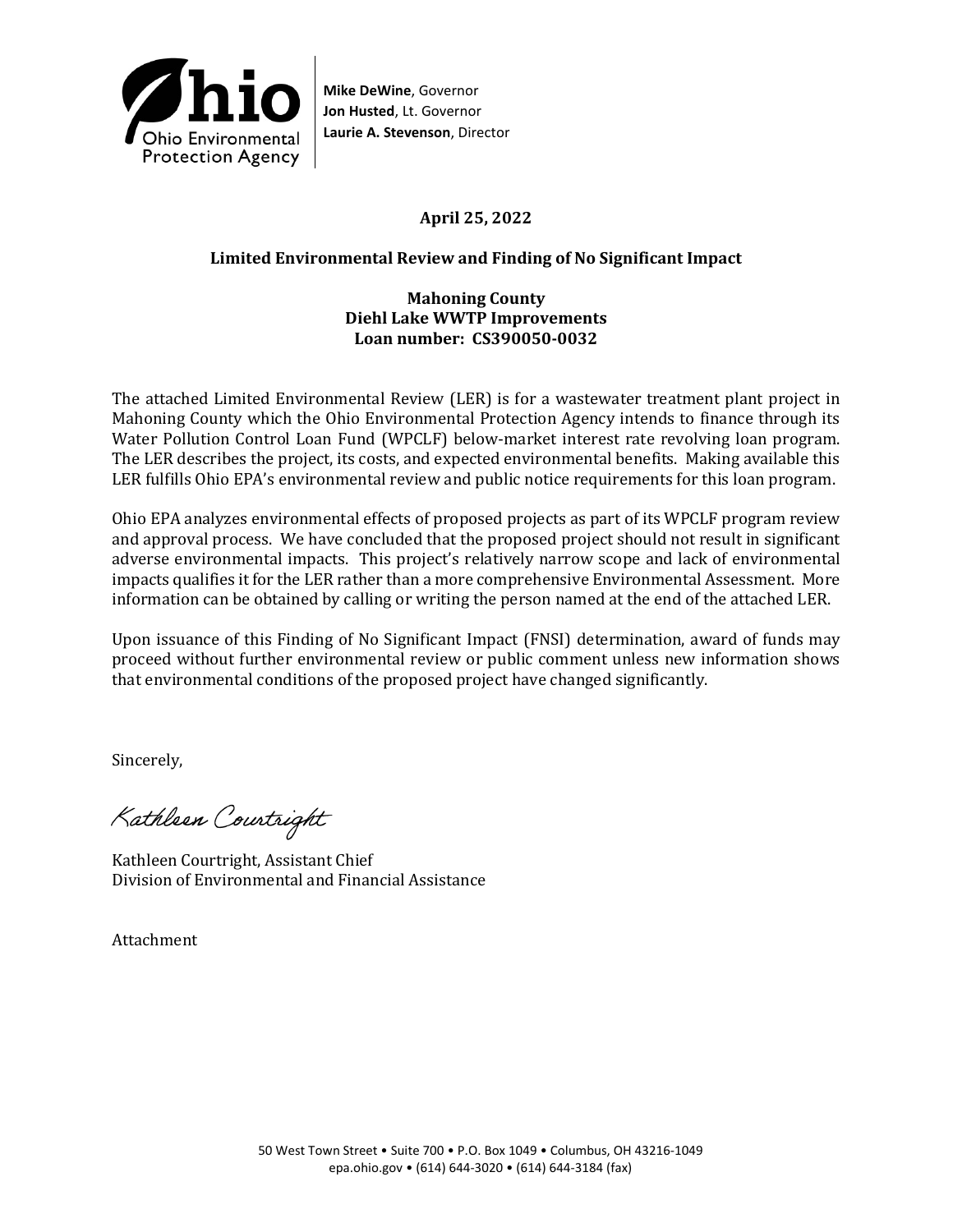#### **LIMITED ENVIRONMENTAL REVIEW**

#### **Project Identification**

Project: Diehl Lake WWTP Improvements

Applicant: Mahoning County 761 Industrial Road Youngstown, Ohio 44509

Loan Number: CS390050-0032



**Figure 1. Mahoning County**

### **Project Summary**

Mahoning County (Figure 1) has requested \$1,481,314 from the Ohio Water Pollution Control Loan Fund (WPCLF) to replace the deteriorated Diehl Lake wastewater treatment plant (WWTP). Completion of this project will ensure continued system reliability to provide safe and effective sewage treatment for area residents.

### **History & Existing Conditions**

The Sanitary Engineering Department of Mahoning County is responsible for the transport and treatment of wastewater generated by customers in the unincorporated areas of Mahoning County; this includes the townships of Austintown, Beaver, Boardman, Coitsville, Canfield, Jackson, Milton, Poland, and Springfield, and the villages of Craig Beach, New Middletown, Poland, and Campbell. Mahoning County's sanitary collection and treatment system consists of five major treatment facilities, 830 miles of sanitary sewer, and 56 pumping stations. In total, Mahoning County provides sanitary sewer service to over 40,000 households and businesses and treats over eight billion gallons of wastewater per year.

Mahoning County owns and operates Diehl Lake WWTP, located northeast of Upper Diehl Lake at the intersection of SR 45 and Kiwatani Trail. This is a small, linear package treatment plant that serves residents and small businesses within roughly a mile of the facility. In its current configuration, the plant can treat a total of 30,000 gallons per day (gpd) of wastewater and discharges to West Branch Meander Creek. This plant was constructed over 20 years ago and is experiencing considerable deterioration of the tanks and equipment. Additionally, maintenance and repairs to the plant are challenging due to its linear, non-redundant configuration. If left alone, the plant will continue to deteriorate, increasing the likelihood of a major system failure.

Mahoning County proposes to replace the existing WWTP with new, longer lasting infrastructure before the current plant experiences major deterioration or failure.

### **Project Description**

This project involves the replacement of the Diehl Lake WWTP with a new package plant rated for a total treatment capacity of 40,000 gpd. The new plant will utilize parallel process trains, with each of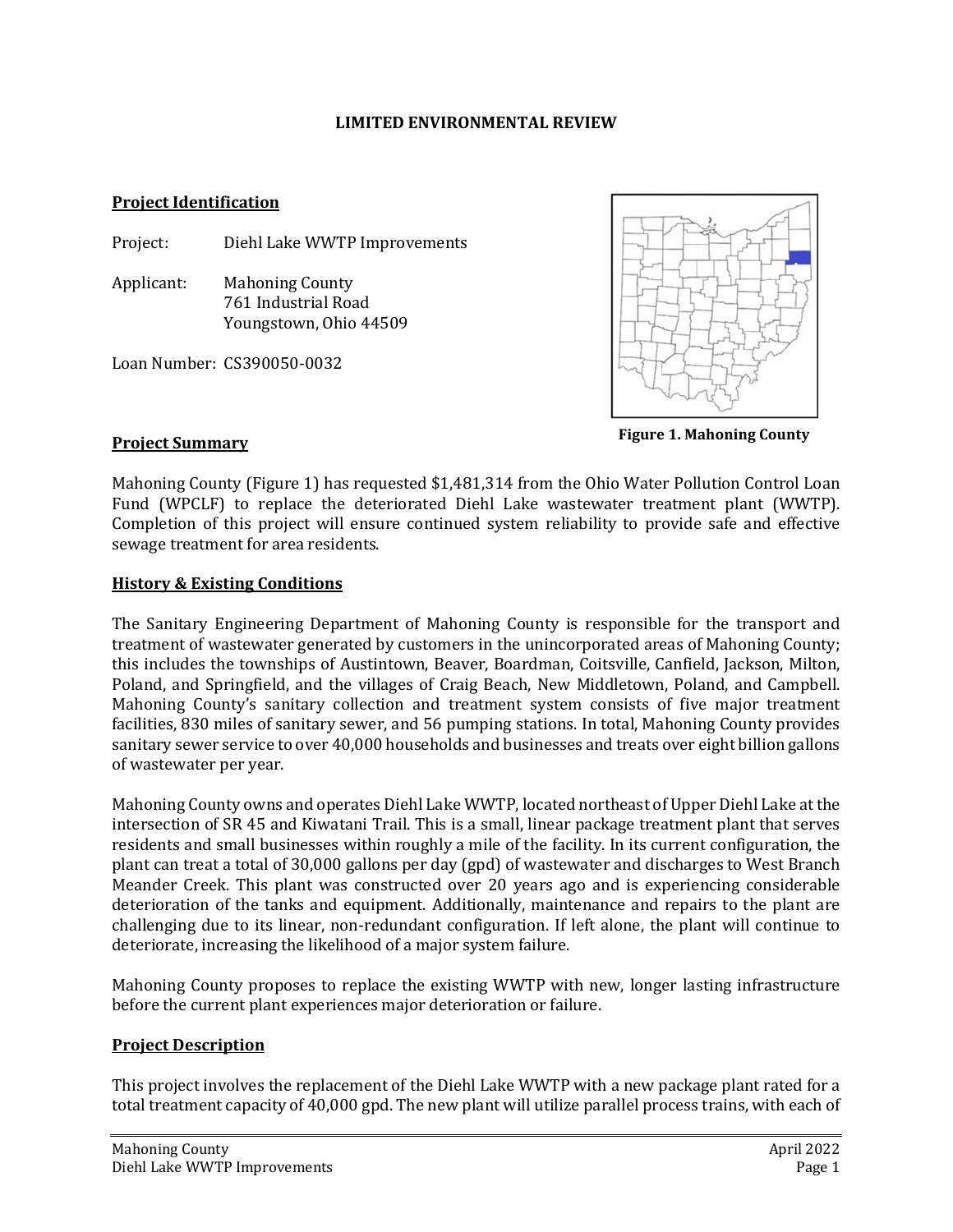the two trains having a treatment capacity of 20,000 gpd. This will allow plant operators to shut down and perform maintenance and repairs on half of the treatment system while the other half remains in service and treats incoming waste flows. A new building will be constructed to house the blowers, and the existing building will be renovated for maintenance usage and sample management. Also included are various electrical, control, and pavement upgrades.



See Figure 2 below for the proposed construction site plan.

**Figure 2. Proposed WWTP site plan**

# **Implementation**

Mahoning County proposes to borrow \$1,481,314 from the Ohio WPCLF at the standard rate of 1.28 percent (interest rates are set monthly and may change for the requested June award date) to cover the cost of this construction project and \$113,330 in previous design cost. Borrowing WPCLF funds at this rate could save Mahoning County approximately \$348,000 over a 30-year loan period compared to the current market rate of 2.58 percent.

The debt associated with this construction project will be recovered from user charges. Under the current resolution, the rate of metered water consumption and fixed monthly rate per customer increased in 2020, 2021, and 2022, and is planned to increase in 2023 and 2024. Upon completion of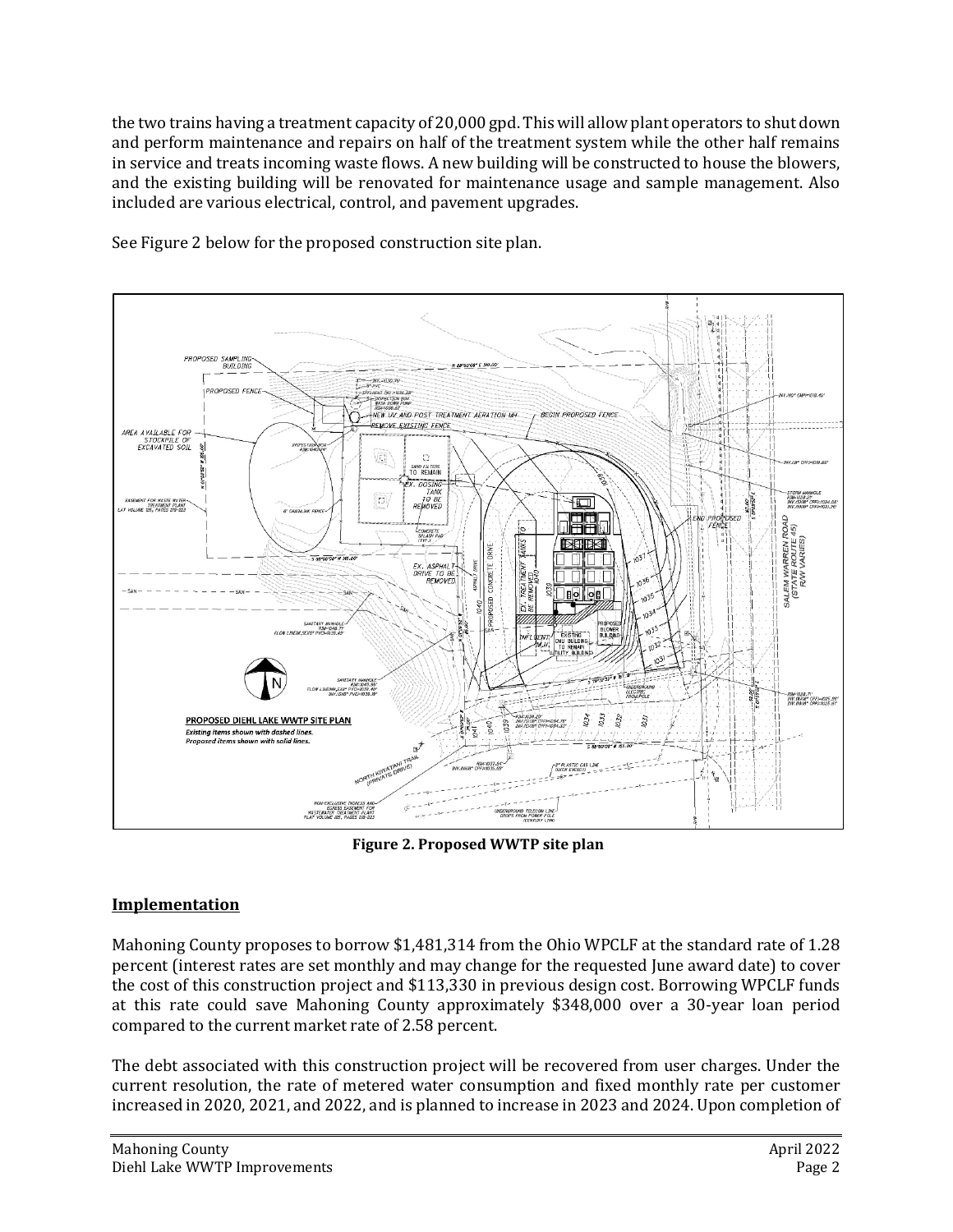this project, the average annual sewer bill for residents served by Mahoning County will be \$394. This is 0.86% of the median household income for Mahoning County (MHI; \$46,042) and compares favorably to the Ohio average bill of \$749.

Construction is expected to begin following loan award and be completed by the end of 2022.

## **Public Participation**

The Mahoning County Sanitary Engineering Department website contains information for public viewing regarding this project, including a description of and need for this project, an aerial photo of the existing WWTP facility, and the proposed WWTP site plan. Information regarding this project and its various stages has been discussed at county commissioner board meetings throughout 2021 and 2022. Minutes for these meetings are available on Mahoning County's website.

Ohio EPA is unaware of controversy about or opposition to this project. Ohio EPA will make a copy of this document available to the public on the following webpage and will provide it upon request: [https://epa.ohio.gov/wps/portal/gov/epa/divisions-and-offices/environmental-financial](https://epa.ohio.gov/wps/portal/gov/epa/divisions-and-offices/environmental-financial-assistance/announcements)[assistance/announcements.](https://epa.ohio.gov/wps/portal/gov/epa/divisions-and-offices/environmental-financial-assistance/announcements)

# **Conclusion**

The proposed project meets the project type criteria for a Limited Environmental Review (LER); namely, it is an action within an existing public wastewater treatment system, which involves the functional replacement of and improvements to the existing Diehl Lake WWTP. Furthermore, the project meets the other qualifying criteria for an LER; specifically, the proposed project:

**Will have no significant environmental effect, will have no effect on high-value environmental resources, and will require no specific impact mitigation***.* Construction of the new WWTP and other previously mentioned upgrades will take place within the boundaries of the existing treatment plant property. A small area outside of the maintained portion of the property will be used for temporary stockpiling of excavated soil. This small area and the maintained portions of the property lack suitable habitat for state and federally listed endangered and threatened species; therefore, it has been concluded that this project should not adversely impact listed threatened and endangered species. Construction will not take place within any wetlands, as the property was previously filled and raised during construction of the original WWTP. The contractor will be responsible for implementing standard construction best management practices to control noise, dust, and erosion, and to maintain traffic during construction.

The Ohio Department of Natural Resources and United States Fish and Wildlife Service concurred with Ohio EPA's conclusion that the proposed construction is unlikely to impact state and federally listed endangered and threatened species and critical habitat.

It is unlikely that any historical properties or archaeological resources will be impacted by this project, as there are no historical properties in the project area and because all ground that will be disturbed during construction has previously been disturbed during original site grading for and installation of the existing WWTP.

**Is cost effective.** Mahoning County considered several alternatives for the Diehl Lake WWTP, including replacing the existing WWTP with a new plant with the same treatment capacity or replacing the existing WWTP with a new plant with an increased capacity. A "do nothing" alternative